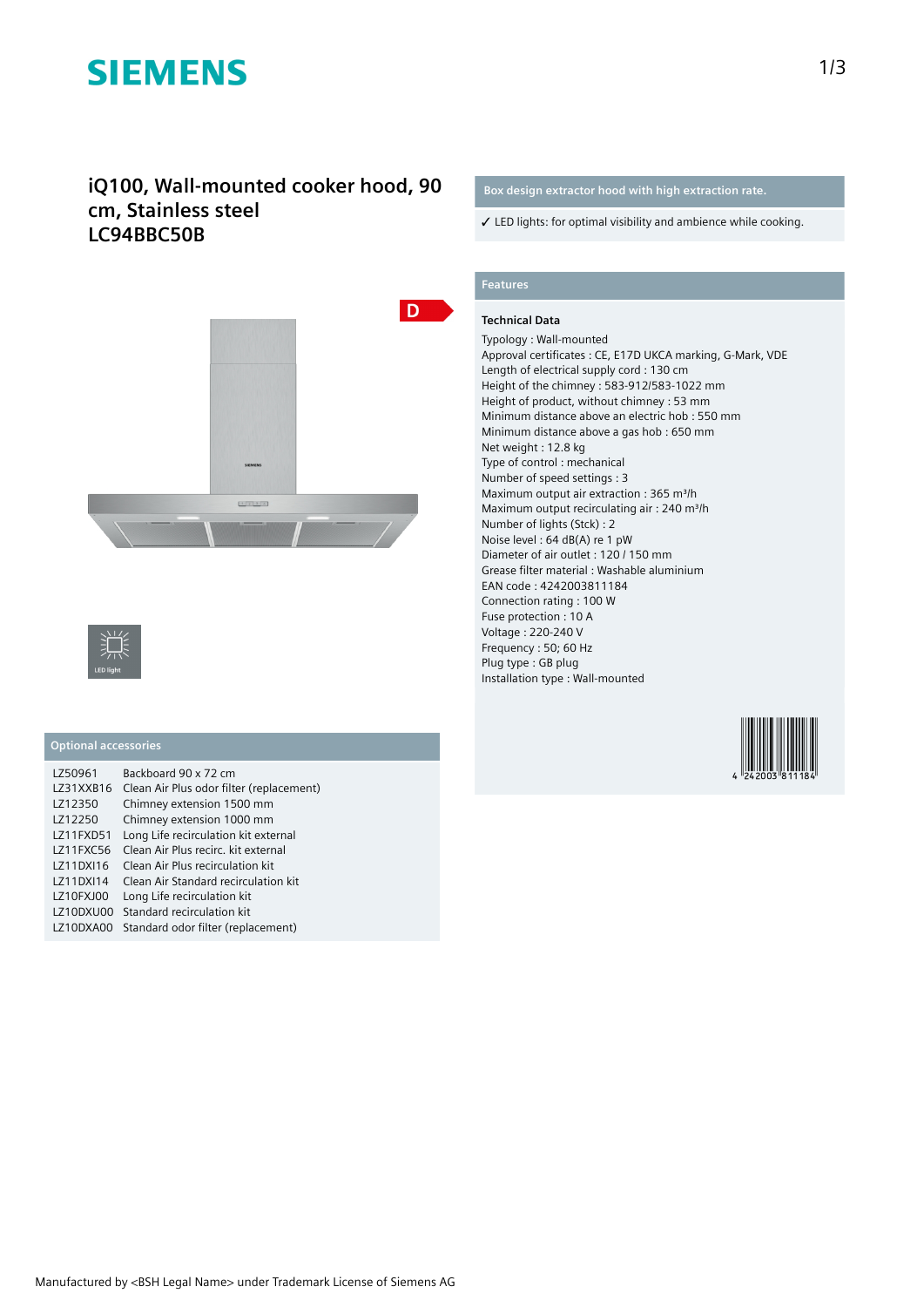# **SIEMENS**

## iQ100, Wall-mounted cooker hood, 90 cm, Stainless steel **LC94BBC50B**

#### **Features**

#### **Key performance features:**

- Energy Efficiency Class: D (at a range of energy efficiency classes from A+++ to D)
- Max. extraction rate: 365 m3/h
- Noise max. Normal Level: Noise, max. speed in normal us: 64 dB dB\*

#### **Features**

- Push button control for extractor speeds and light
- 3 x power levels
- Twin channel high performance fan motor
- 2 x 1.5W LED
- Colour Temperature: 3500 K
- 3 x metal grease filter cassettes dishwasher safe
- Installation: wall

#### **Design**

- Chimney hood
- Mechanical

#### Performance/technical information

- Suitable for ducted and re-circulating operation
- For recirculated extraction a recirculating kit or a CleanAir recurculation kit (accessory) is needed
- Maximum extraction rate exhaust air 365 m<sup>3</sup>/h according to EN 61591
- Noise level according to EN 60704-3 and EN 60704-2-13 at max. normal use exhaust air: 64 dB(A) re 1 pW
- Power rating: 100 W
- Light Intensity: 91 lux
- Electrical cable length 1.3 m
- Diameter pipe  $\varnothing$  150 mm ( $\varnothing$  120 mm enclosed)
- Dimensions exhaust air (HxWxD): 635-965 x 900 x 500 mm
- Dimensions recirculating, chimney (HxWxD): 635-1075 x 900 x 500mm
- ●<br>● Dimensions recirculating with CleanAir module (HxWxD):
- $\bullet$  703 x 900 x 500mm mounting with outer chimney
- $\bullet$  833-1163 x 900 x 500 mm mounting with telescopic chimney
- Blower Efficiency Class: E\*
- Lighting Efficiency Class: A\*
- Grease Filtering Efficiency Class: D\*
- Average Energy Consumption: 53.1 kWh/year\*

#### Optional accessories

- Recirculating kit LZ00XXP00
- *\* In accordance with the EU-Regulation No 65/2014*